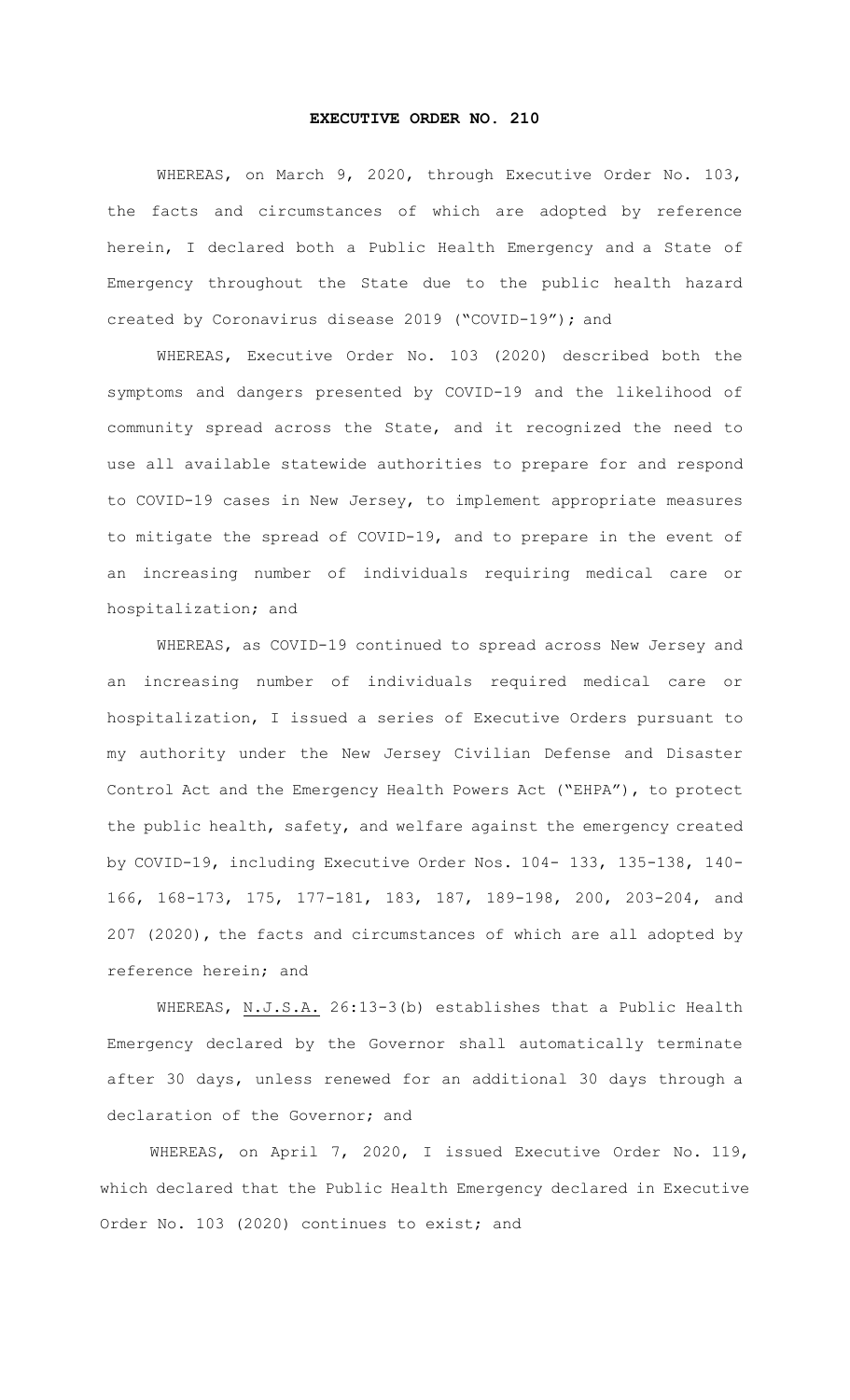WHEREAS, on May 6, 2020, I issued Executive Order No. 138, which declared that the Public Health Emergency declared in Executive Order No. 103 (2020) continues to exist; and

WHEREAS, on June 4, 2020, I issued Executive Order No. 151, which declared that the Public Health Emergency declared in Executive Order No. 103 (2020) continues to exist; and

WHEREAS, on July 2, 2020, I issued Executive Order No. 162, which declared that the Public Health Emergency declared in Executive Order No. 103 (2020) continues to exist; and

WHEREAS, on August 1, 2020, I issued Executive Order No. 171, which declared that the Public Health Emergency declared in Executive Order No. 103 (2020) continues to exist; and

WHEREAS, on August 27, 2020, I issued Executive Order No. 181, which declared that the Public Health Emergency declared in Executive Order No. 103 (2020) continues to exist; and

WHEREAS, on September 25, 2020, I issued Executive Order No. 186, which declared that the Public Health Emergency declared in Executive Order No. 103 (2020) continues to exist; and

WHEREAS, on October 24, 2020, I issued Executive Order No. 191, which declared that the Public Health Emergency declared in Executive Order No. 103 (2020) continues to exist; and

WHEREAS, on November 22, 2020, I issued Executive Order No. 200, which declared that the Public Health Emergency declared in Executive Order No. 103 (2020) continues to exist; and

WHEREAS, through Executive Order Nos. 119, 138, 151, 162, 171, 181, 186, 191, and 200 (2020), I declared that all Executive Orders and Administrative Orders adopted in whole or in part in response to the COVID-19 Public Health Emergency remained in full force and effect; and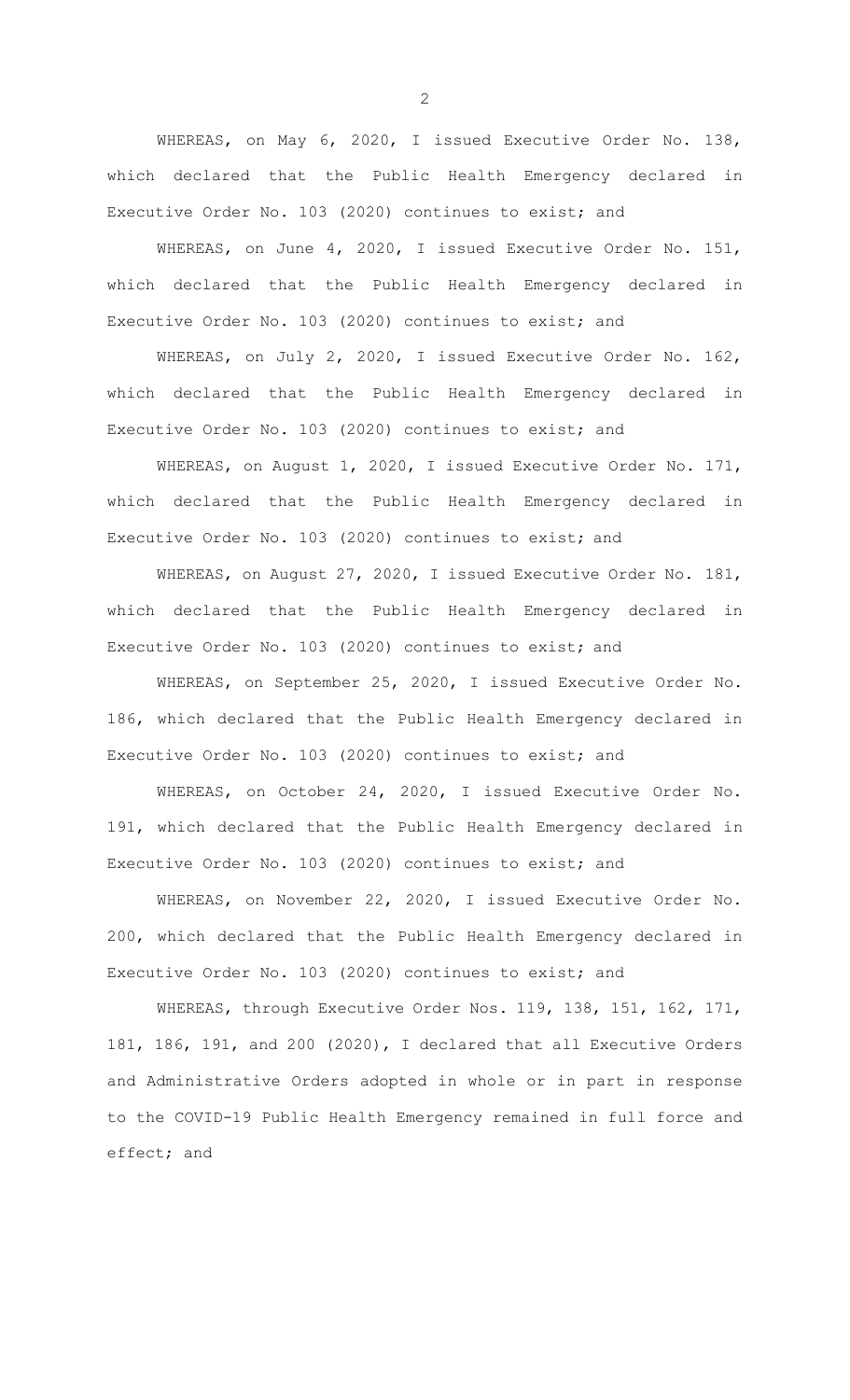WHEREAS, due to the significant emergency measures the State has taken in response to COVID-19, there was a decrease in the rate of reported new cases of COVID-19 in New Jersey, in the total number of individuals being admitted to hospitals for COVID-19, and in the rate of reproduction for COVID-19 infections in New Jersey; and

WHEREAS, given the progress the State had made based on these emergency measures and after consultation with officials from the Department of Health ("DOH"), I announced a multi-stage New Jersey's Road Back Plan (the "Plan") for the methodical and strategic reopening of businesses and activities based on scientific data and metrics concerning the level of disease transmission risk and essential classification; and

WHEREAS, in line with the Plan, the State had been able to relax a number of restrictions, each time tailored to the relative risk the activity presents, and additional restrictions on outdoor and indoor recreational and entertainment businesses were lifted over the past several months; and

WHEREAS, the fact that the spread of COVID-19 had been limited by the State's emergency measures did not in any way suggest that the ongoing Public Health Emergency had dissipated, because absent social distancing measures, public health experts anticipated that the spread of COVID-19 would again significantly increase; and

WHEREAS, since the Public Health Emergency was renewed on November 22, 2020, at which time there were over 302,039 positive cases of COVID-19 in New Jersey, the COVID-19 outbreak has continued to present a public health hazard in New Jersey, in the region, and across the United States; and

WHEREAS, as of December 21, 2020, according to the World Health Organization, there were over 75,479,471 confirmed cases of COVID-19 worldwide, with over 1,686,267 of those cases having resulted in death; and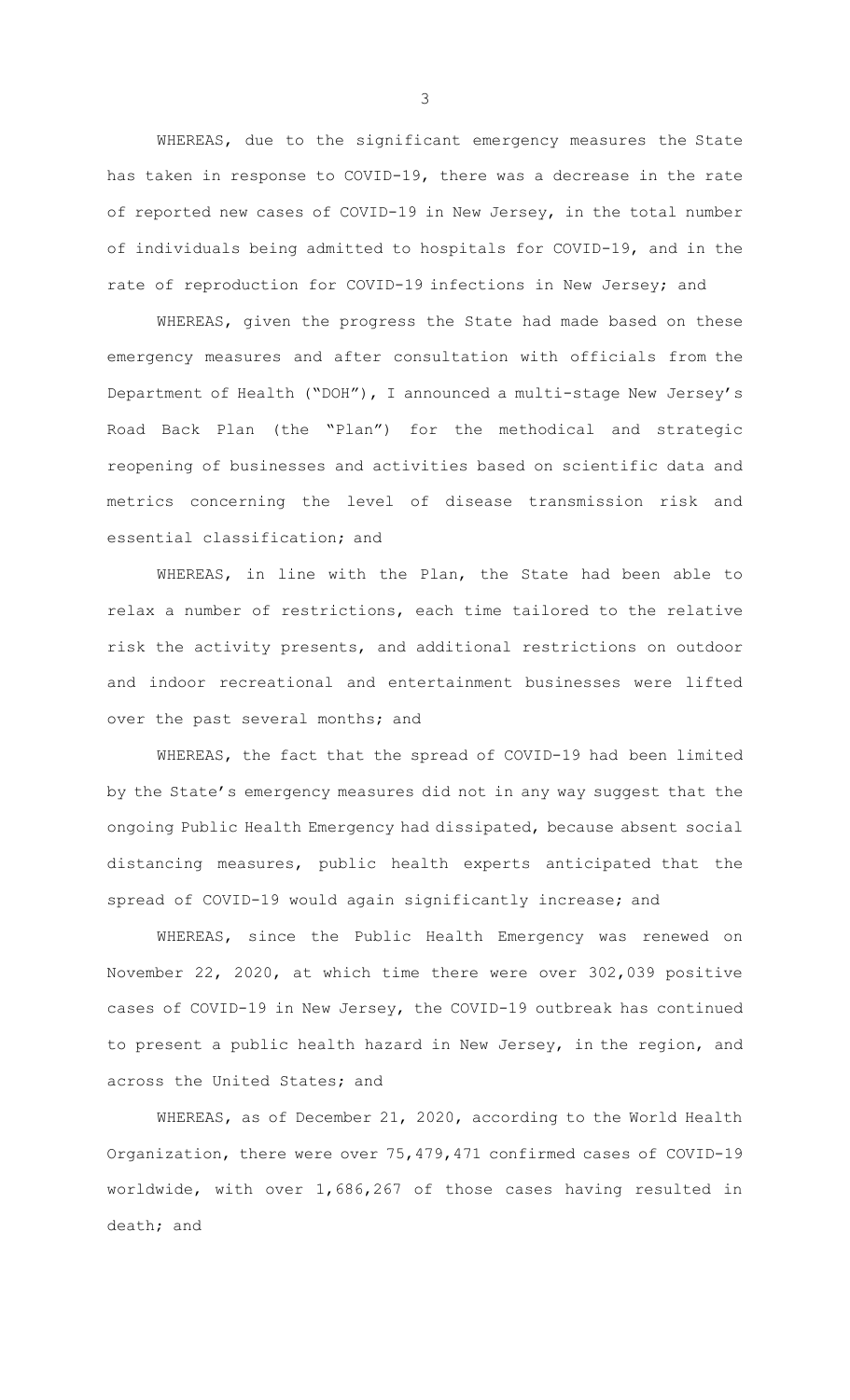WHEREAS, as of December 20, 2020, according to the Centers for Disease Control and Prevention (CDC), there were over 17,592,760 confirmed cases of COVID-19 in the United States, with over 315,260 of those cases having resulted in death; and

WHEREAS, as of December 20, 2020, there were over 432,592 positive cases of COVID-19 in New Jersey, with at least 16,286 of those cases having resulted in death; and

WHEREAS, there have been positive cases of COVID-19 in every county in New Jersey, and there have been deaths relating to COVID-19 in every county in New Jersey; and

WHEREAS, the State has experienced significant upticks in the rate of reported new cases across all counties, demonstrating the need for many of the State's current measures to remain in place, both to reduce additional new infections and to save lives; and

WHEREAS, the renewal of the declaration of the ongoing Public Health Emergency is necessary to allow the State to continue with the Plan to allow for the methodical and strategic reopening of the State, consistent with the State's authority under the EHPA; and

WHEREAS, the renewal of the declaration of the ongoing Public Health Emergency is also necessary to ensure that the State can swiftly respond to take all appropriate actions should the rate of reported new cases of COVID-19 in New Jersey, number of individuals being admitted to hospitals for COVID-19, or rate of reproduction for COVID-19 infections in New Jersey continue to increase, as we are now seeing in numerous states across the country; and

WHEREAS, the spread of COVID-19 has greatly strained the resources and capabilities of county and municipal governments, including public health agencies, that provide essential services for containing and mitigating the spread of contagious diseases, and the situation is too large in scope to be handled entirely by the normal county and municipal operating services; and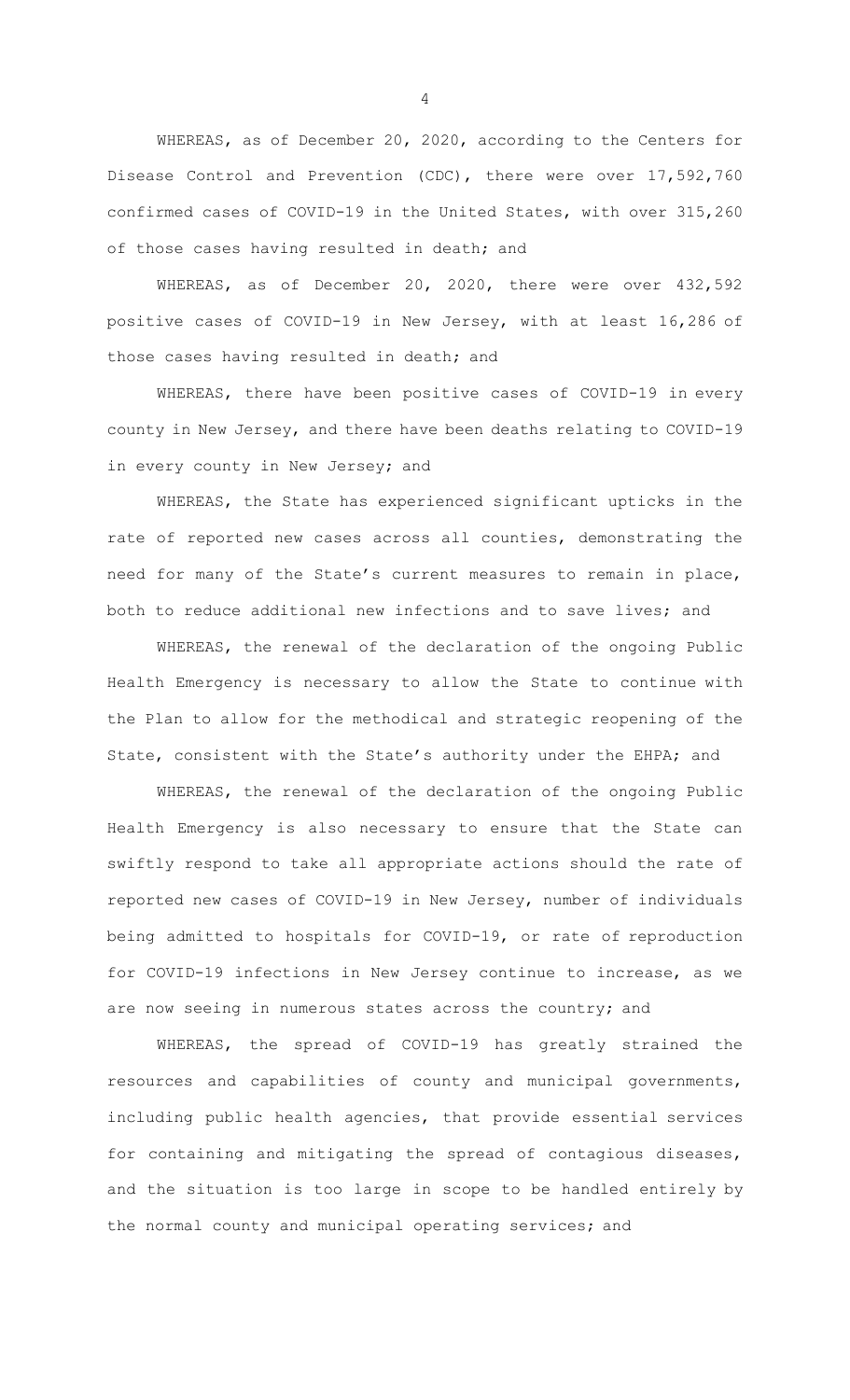WHEREAS, the facts as set forth above and in consultation with the Commissioner of DOH confirm that the spread of COVID-19 in New Jersey constitutes an ongoing public health hazard that threatens and presently endangers the health, safety, and welfare of the residents of one or more municipalities or counties of the State, and it is necessary and appropriate to take action against this public health hazard to protect and maintain the health, safety, and welfare of New Jersey residents and visitors; and

WHEREAS, the facts as set forth above and in consultation with the Commissioner of DOH confirm that there exists a Public Health Emergency in the State; and

WHEREAS, the Constitution and statutes of the State of New Jersey, particularly the provisions of N.J.S.A. 26:13-1 et seq., N.J.S.A. App. A: 9-33 et seq., N.J.S.A. 38A:3-6.1, and N.J.S.A. 38A:2-4 and all amendments and supplements thereto, confer upon the Governor of the State of New Jersey certain emergency powers, which I have invoked;

NOW, THEREFORE, I, PHILIP D. MURPHY, Governor of the State of New Jersey, by virtue of the authority vested in me by the Constitution and by the Statutes of this State, do hereby DECLARE and PROCLAIM that the Public Health Emergency declared in Executive Order No. 103 (2020) pursuant to the EHPA, N.J.S.A. 26:13-1, et seq., continues to exist throughout the State of New Jersey, and I hereby ORDER and DIRECT:

1. All Executive Orders adopted in whole or in part based on the authority under the EHPA to respond to the Public Health Emergency presented by the COVID-19 outbreak remain in full force and effect.